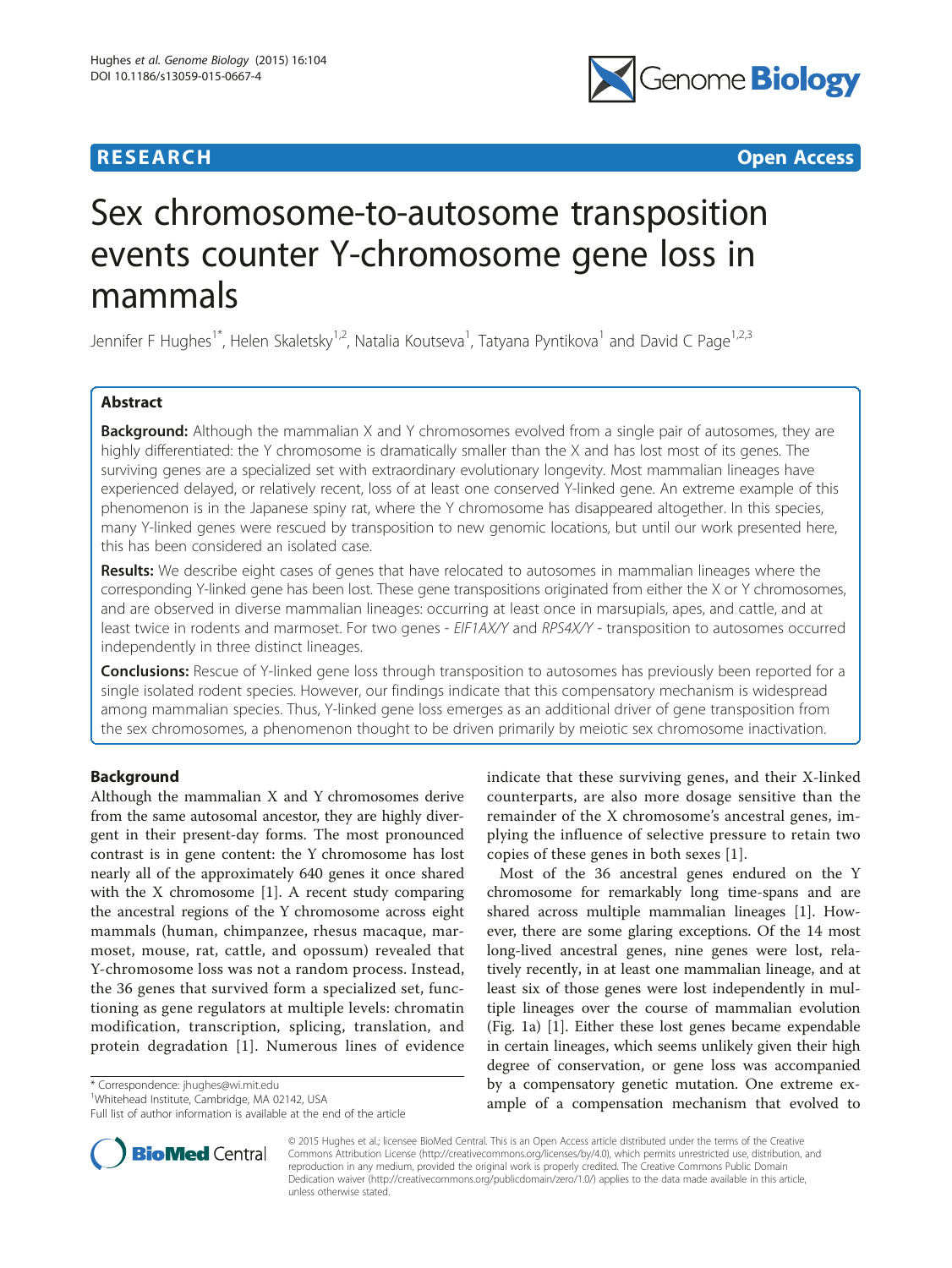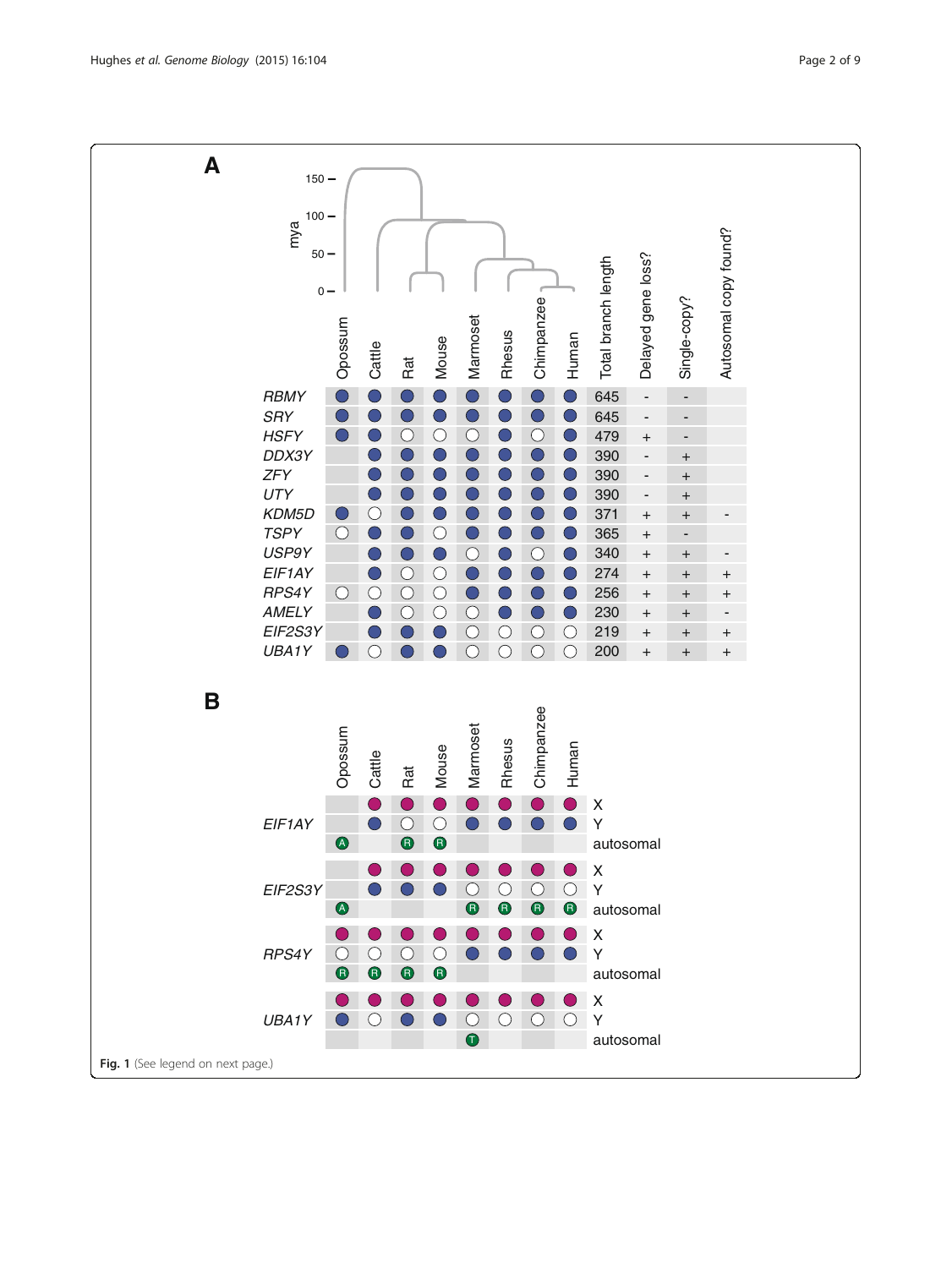#### <span id="page-2-0"></span>(See figure on previous page.)

Fig. 1 Distribution of long-lived Y-linked genes and their X-linked and autosomal homologs in eight mammals. a Species distribution and characteristics of the 14 longest-lived mammalian Y-linked genes. Phylogenetic tree representing evolutionary relationships among eight mammals is shown at top. Branch lengths are proportional to lineage divergence times; time scale in millions of years (mya) at left. The presence of a Y-linked gene in a given species is indicated by a blue circle; gene loss events are indicated by white circles. Blank squares in the opossum lineage represent seven genes that became Y-linked after the divergence of the eutherian and marsupial lineages. Genes are ranked according to total branch length, which is the sum of branch lengths for each species possessing an intact Y-linked homolog of that gene. The seven genes that were considered for further study met both of the criteria shown at the right side of the table: loss from the Y chromosome in one or more lineages and single-copy presence on the Y chromosome. Autosomal copies were found in one or more species for four of the seven genes. **b** Distribution of X-linked, Y-linked, and autosomal homologs of four genes in eight mammals. Filled circles indicate presence of gene in given species: X-linked (pink), Y-linked (blue), or autosomal (green). Autosomal copies are either ancestral (A), retrotransposed (R), or translocated (T), as indicated. White circles represent gene loss events

cope with Y-linked gene loss can be found in the Ryukyu spiny rat (*Tokudaia osimensis*). This species, which is indigenous to a single island in Japan, has no Y chromosome, but at least four ancestral Y chromosome genes (EIF2S3Y, KDM5D, ZFY, and TSPY) have been maintained in the genome because they were transposed to an autosome or to the X chromosome [[2, 3\]](#page-8-0).

Here we report that the rescue of Y-linked genes via transposition is widespread among mammals. We describe four genes - EIF1A, EIF2S3, RPS4, and UBA1 whose lineage-specific Y-linked gene loss was accompanied by eight lineage-specific gene transposition events in multiple mammals (Fig. 1b). We present, on a case-bycase basis, the evolutionary history of the autosomal copies of the four sex-linked genes as well as evidence for their status as active genes.

#### Results and discussion

We performed a systematic search of the genomes of the eight species included in the ancestral Y-chromosome comparison to identify autosomal homologs of long-lived genes that were recently lost from the Y chromosome in certain lineages [[1\]](#page-8-0). We focused our analysis on seven genes that are single copy on the Y chromosome: AMELY, EIF1AY, EIF2S3Y, KDM5D, RPS4Y, UBA1Y, and USP9Y (Fig. 1a). We found lineage-specific transpositions countering Y loss for four of these genes: EIF1AY, EIF2S3Y, RPS4Y, and UBA1Y (Fig. 1b). For the remaining three genes - AMELY, KDM5D, and USP9Y - no autosomal homologs were found in any species. Retrotransposition, which involves a processed mRNA intermediate, is a frequent occurrence in mammalian genomes and usually generates non-functional pseudogenes [\[4](#page-8-0)], so we used several criteria to evaluate the functionality of retrotransposed genes, or retrogenes. We only considered loci that met both of the following criteria: maintenance of an intact open reading frame (ORF) compared with its sex-linked counterpart (Additional file [1\)](#page-7-0), and evidence for transcriptional activity using publically available RNA-seq datasets (Additional file [2\)](#page-7-0). We dismissed retrogenes with very recent origins as judged by <2 % nucleotide divergence from their parental copy. These brand new retrogenes have not yet been subjected to

culling by natural selection, so their functional relevance is dubious.

EIF1A (eukaryotic translation initiation factor 1) is located in the X/Y-added region, which is found in eutherian mammals but not marsupials [\[5](#page-8-0)]. EIF1AY is conserved among all major branches of the eutherian tree, with the exception of the rodent lineage (Fig. 1) [[1, 6\]](#page-8-0). However, mouse and rat both contain an intact and actively transcribed autosomal *EIF1A* retrogene (Figs. 1b and [2b](#page-3-0); Additional files [1](#page-7-0), [2](#page-7-0) and [3](#page-7-0)). Of the species retaining Y-linked copies of this gene, we found a retrotransposed copy in cattle, but it has a slightly truncated ORF and is transcribed at barely detectable levels compared with its X-linked homolog (Fig. [2b;](#page-3-0) Additional file [1](#page-7-0)). We therefore consider cattle autosomal EIF1A to be a pseudogene. Phylogenetic analysis clearly indicates that the rodent retrogene originated from the Y-linked copy of EIF1A (Fig. [2a](#page-3-0)). This retrogene shows robust expression across multiple tissues, often matching and sometimes exceeding the expression of the X-linked copy (Fig. [2b](#page-3-0)). The mouse and rat retrogenes are located in syntenic genomic loci (Additional file [4](#page-7-0)), dating the origination of this retrogene to >25 million years ago (mya), and the dN/dS ratio of the mouse and rat retrogenes is 0.0010, indicating the action of strong purifying selection (Additional file [5\)](#page-8-0). Taken together, the evidence strongly supports the conclusion that the EIF1A autosomal retrogene in mouse and rat serves as a substitute for EIF1AY.

EIF2S3 (eukaryotic translation initiation factor 2 subunit 3) is also located in the X/Y-added region and is conserved in all major branches of the eutherian tree except simian primates (Fig. 1) [[1, 6](#page-8-0), [7](#page-8-0)]. This absence is particularly curious given the finding that Eif2s3y plays a crucial role in mouse spermatogenesis [\[8](#page-8-0)]. A previous study reported an autosomal EIF2S3 copy with testis-specific expression in human [\[7\]](#page-8-0). We found autosomal retrotranposed copies of EIF2S3 in all primates examined, although in the Old World monkeys (OWMs: rhesus macaque and baboon) we could not confirm the integrity of the ORF because of gaps in the reference genome assemblies (Additional file [1\)](#page-7-0). In contrast to *EIF1A* in rodents, phylogenetic analysis indicates that the EIF2S3 retrogenes originated from the X-linked homolog (Fig. [3a\)](#page-4-0). The EIF2S3 retrogenes are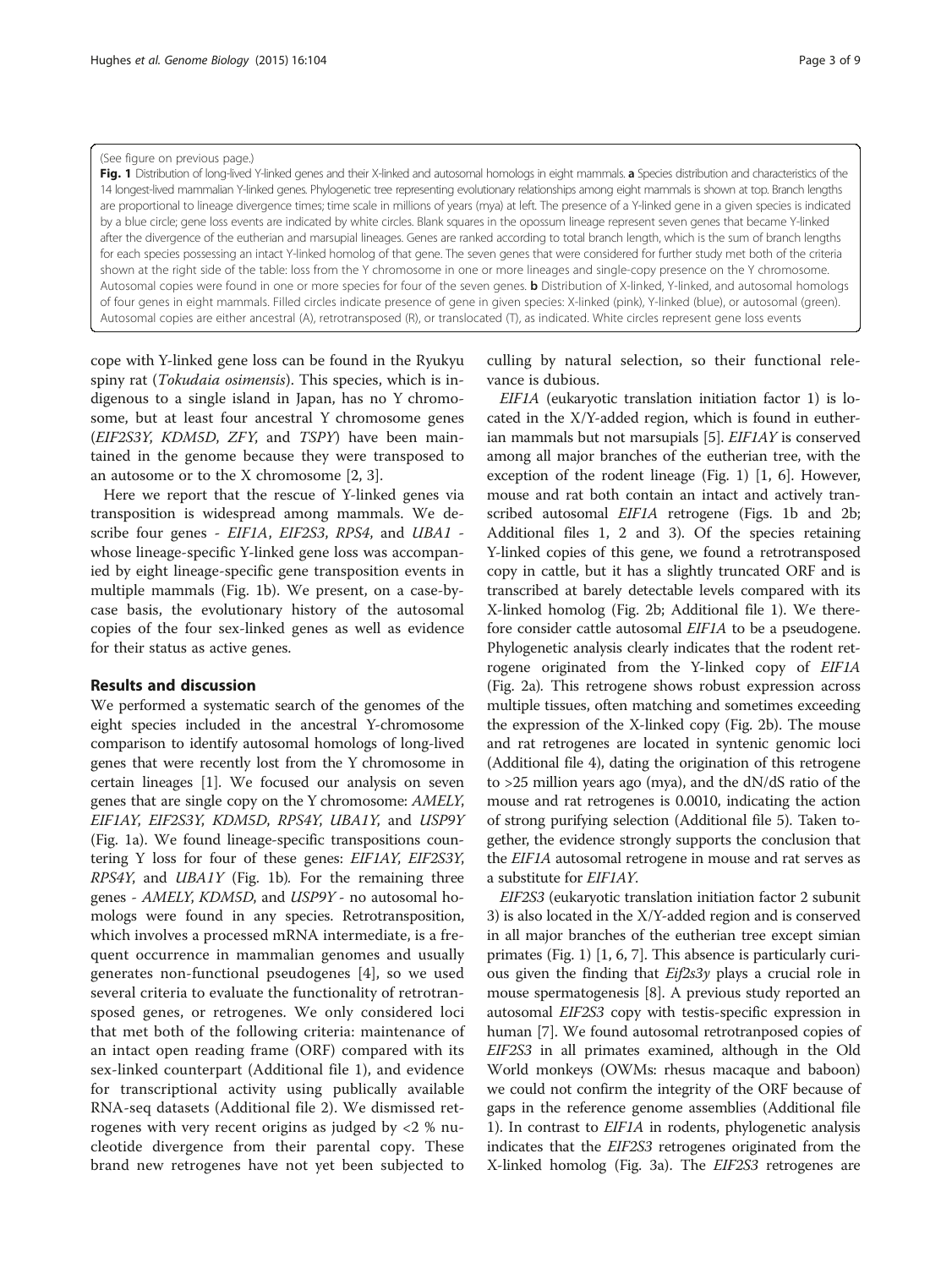

<span id="page-3-0"></span>

found in different genomic locations in each of the three primate groups - in New World monkeys (NWMs: marmoset and squirrel monkey), in OWMs, and in apes (human, chimpanzee, gorilla, and orangutan) (Additional file [4\)](#page-7-0), indicating that they arose independently at least three times during primate evolution, in agreement with phylogenetic analysis (Fig. [3a](#page-4-0)). Comparing the most divergent retrogene copies - human and squirrel monkey - the dN/ dS ratio is 0.075, indicating strong purifying selection (Additional file [5](#page-8-0)). In our analysis, the retrogenes display very different expression patterns among the primate groups, with testis-specific or testis-predominant expression seen in apes and OWMs and expression across multiple tissues seen in NWMs (Fig. [3b;](#page-4-0) Additional files [2](#page-7-0) and [3](#page-7-0)). This observation implies that, in apes and OWMs, the retrogene may have adopted a male-specific function. In NWMs, by contrast, the retrogene appears to have retained the broader function of the X-linked copy. Notably in cattle, where EIF2S3Y is retained, a relatively new retrotransposed copy of EIF2S3 is found, but it has a truncated ORF, indicating pseudogenization (Fig. [3a;](#page-4-0) Additional file [1\)](#page-7-0).

RPS4 (ribosomal protein S4) is located in the evolutionarily conserved region of the sex chromosomes, so it was present on the Y chromosome of the eutherian-marsupial common ancestor. This ancient Y-linked gene is conspicuously absent in a number of mammals - mouse, rat, cattle,

and opossum - representing three distinct lineages (Fig. [1](#page-2-0)) [[1\]](#page-8-0). However, intact and active autosomal retrogenes are present in each of these species, and there are two RPS4 retrogenes in opossum. Again, phylogenetic analysis indicates that this species distribution is the result of multiple, independent retrotransposition events, but it is unclear if the parental gene was the X or Y homolog in each case (Fig. [4a](#page-5-0)). The mouse and rat retrogenes are syntenic (Additional file [4](#page-7-0)), dating their origination at >25 mya. We also found syntenic copies of each of the two opossum retrogenes in wallaby (Additional file [4\)](#page-7-0), which indicates that these loci are very ancient, originating >88 mya. Pairwise dN/dS calculations for mouse-rat, opossum1-wallaby1, opossum2-wallaby2, and opossum2-cattle are 0.0059, 0.0132, 0.0053, and 0.0180, respectively, providing strong evidence of purifying selection acting on the RPS4 retrogenes in each lineage (Additional file [5\)](#page-8-0). Surprisingly, RPS4X in wallaby contains an ORF-disrupting mutation, confirmed by RNA-seq analysis, so the two autosomal retrogenes are the only functioning RPS4 copies in this species. While the marsupial retrogene copies have retained broad expression patterns, in rodents and cattle expression of the RPS4 retrogene appears to be testis-specific or testis-predominant (Fig. [4b](#page-5-0); Additional files [2](#page-7-0) and [3\)](#page-7-0). This implies the adoption of a new, male-specific function by the retrogene, which is reminiscent of the situation in primates where a duplicated, intron-containing Y-linked copy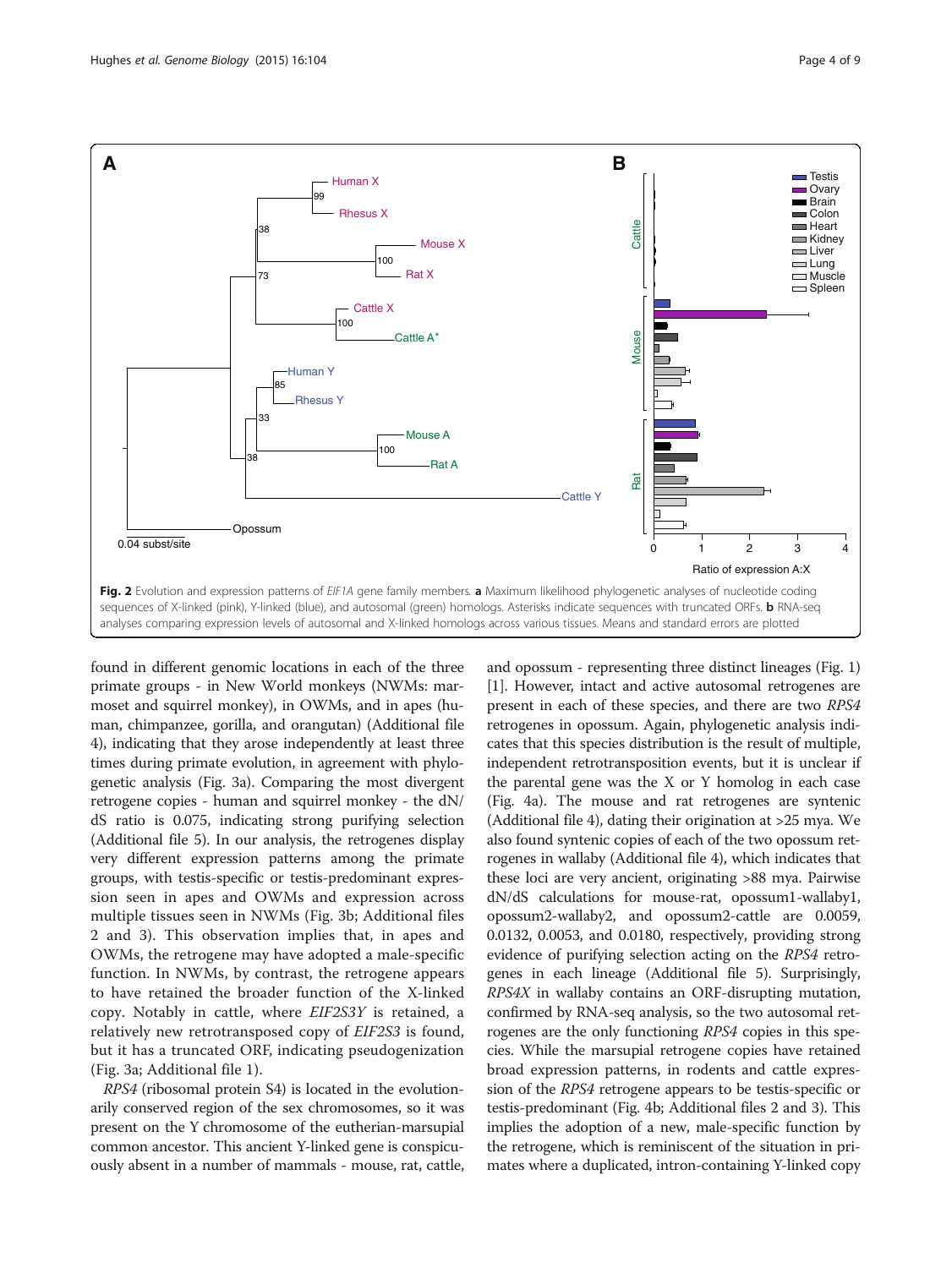<span id="page-4-0"></span>

indicate no data for a given species/tissue

of RPS4Y displays testis-specific expression [[9, 10](#page-8-0)]. RPS4X is yet another example of an X-linked ribosomal protein gene relocating to an autosome, a phenomenon that was previously reported in human for the X-linked genes RPL10, RPL36A, and RPL39 [\[11\]](#page-8-0).

The final example, *UBA1* (ubiquitin-like modifier activating enzyme 1), was present on the Y chromosome of the eutherian-marsupial ancestor, like RPS4, and it is missing or inactivated in a number of species - notably cattle and most primates (Fig. [1\)](#page-2-0) [\[1](#page-8-0), [12](#page-8-0), [13\]](#page-8-0). We found an autosomal copy of UBA1 in only one species - marmoset. This autosomal copy arose via genomic transposition, not retrotransposition, from the Y chromosome. The transposed region is roughly 68 kb in size, and the autosomal UBA1 gene contains introns and is flanked by Y-chromosome-derived sequence. Interestingly, another NWM - the squirrel monkey - has retained UBA1 on the Y chromosome [\[13](#page-8-0)], and this is closely related to the autosomal copy in marmoset (Fig. [5a;](#page-6-0)  $dN/dS = 0.3381$ ; Additional file [5](#page-8-0)). Because their Y chromosomes are not completely sequenced, we experimentally confirmed the autosomal and Y-chromosomal locations of these genes in marmoset and squirrel monkey, respectively (Additional

file [6](#page-8-0)). Expression of the marmoset autosomal UBA1 is strictly testis-specific among the tissues examined (Fig. [5b](#page-6-0); Additional files [2](#page-7-0) and [3\)](#page-7-0), just as the Y-linked gene in mouse, rat, and opossum appears to be testis-specific (Additional files [2](#page-7-0) and [3](#page-7-0)). The male-specific function of this gene thus appears to be uniquely essential in NWMs among the primates.

We analyzed expression data for a total of 16 transposed genes across 11 species (Figs. [2b,](#page-3-0) 3b, [4b](#page-5-0) and [5b](#page-6-0)). Nine of the 16 transposed genes exhibit broad expression patterns (evidence of transcription in multiple tissues) similar to their X-linked counterparts (Figs. [2b](#page-3-0), 3b, [4b](#page-5-0) and [5b\)](#page-6-0). In these nine cases, selection to preserve a lower bound of gene dosage in a broad range of tissues may have been the driving force behind this phenomenon. We note that the expression levels of the broadly expressed transposed genes relative to their X-linked counterparts varies widely between tissues and between species. We infer that selective pressures to adjust gene expression levels may operate differently among tissues and species. To assess the trend of broad expression of sex-chromosome-to-autosome transposed genes on a global level, we evaluated the expression patterns of all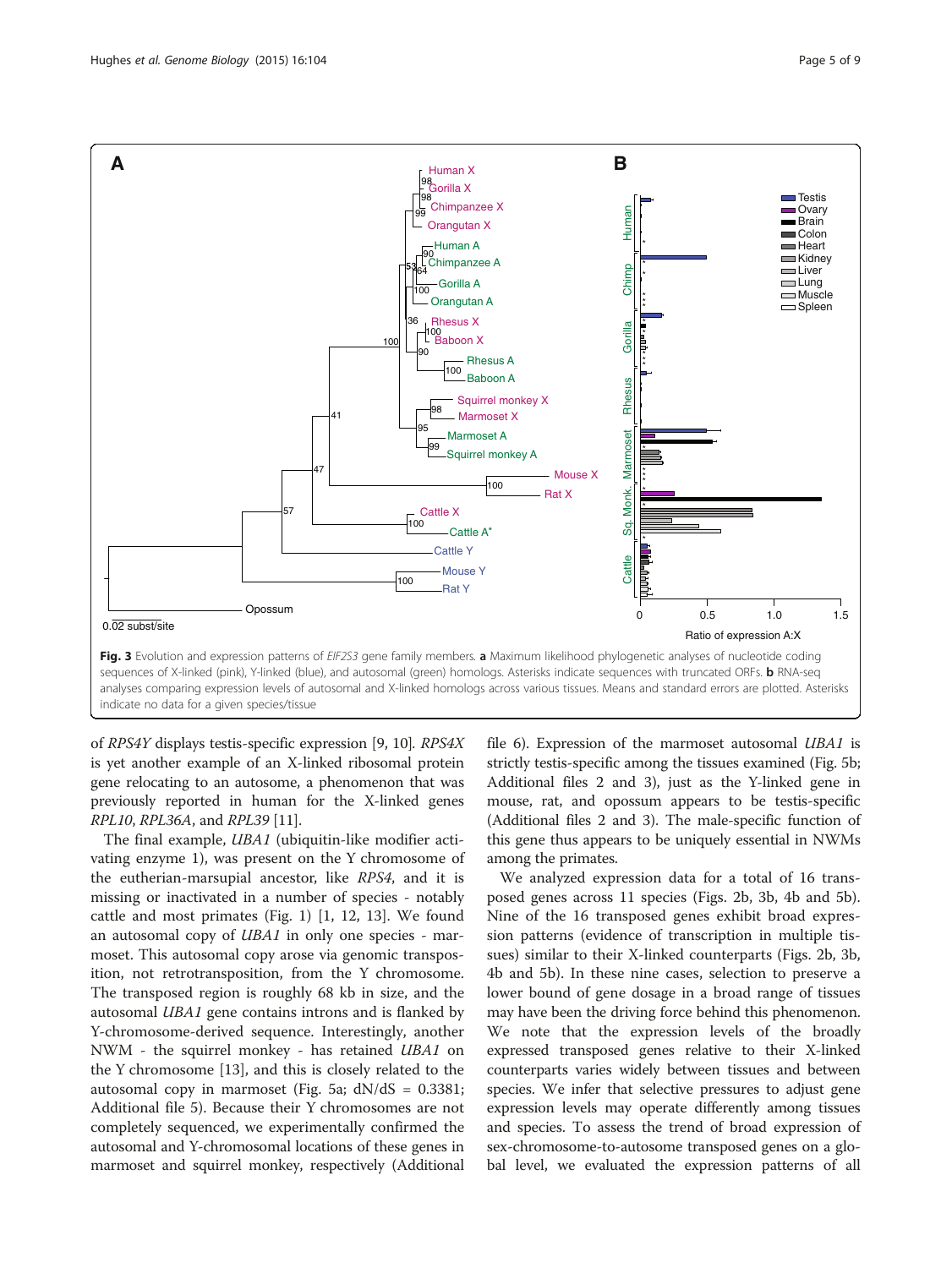

<span id="page-5-0"></span>

human retrogenes originating from the X chromosome (25 total) using publically available RNA-seq data, as well as the expression patterns of their X-linked progenitors. In 13 cases, the breadth of expression [[1\]](#page-8-0) of the autosomal retrogene was equivalent to or greater than the breadth of expression of the corresponding X-linked gene in both sexes (Additional file [7\)](#page-8-0).

By contrast, 7 of the 16 transposed genes reported here are expressed predominantly if not exclusively in the testis among the tissues examined (Figs. [2b,](#page-3-0) [3b](#page-4-0), 4b and [5b](#page-6-0)). Most of these testis-specific transposed genes - EIF2S3 in human, chimpanzee, and rhesus, and RPS4 in cattle, mouse, and rat - have become functionally specialized, as their X- and Y-linked counterparts are broadly expressed in all other species. By contrast, the testis-specific transposed copy of UBA1 in marmoset has apparently retained its ancestral function, as its Ylinked counterpart is also testis-specific in the species in which it is found. One additional case of a testis-specific gene that relocated from the Y chromosome to an autosome has been reported: HSFY, which is found in eutherians and marsupials and is multi-copy in human, rhesus macaque, and cattle, is autosomal in rodents, where it retains a testis-specific expression pattern [[14](#page-8-0), [15](#page-8-0)]. Taken all

together, these findings indicate that, upon Y-linked gene loss, sex-chromosome-derived retrogenes may be maintained on the autosomes either to preserve a lower bound of gene dosage or to preserve male-specific function.

## **Conclusions**

Until now, the rescue of delayed Y-linked gene loss via gene transposition was thought to be a peculiarity found in an isolated rodent species, but the new data presented here indicate that this compensatory mechanism is widespread among mammals. We found eight cases of sex chromosome-to-autosome gene transposition events that counter delayed, lineage-specific loss of the corresponding Y-linked genes (Fig. [6](#page-7-0)). These events occurred in every major branch of the mammalian tree examined, and, for two genes (RPS4X/Y and EIF2S3X/Y), independent retrotransposition events occurred at least three times. Furthermore, there is strong evidence that the transposed autosomal genes deriving from the sex chromosomes have been effectively preserved by natural selection over long evolutionary time spans, indicating that these new genes most likely have important biological functions. In some cases, the new gene copies have broad expression patterns, like their sex-linked counterparts, and may function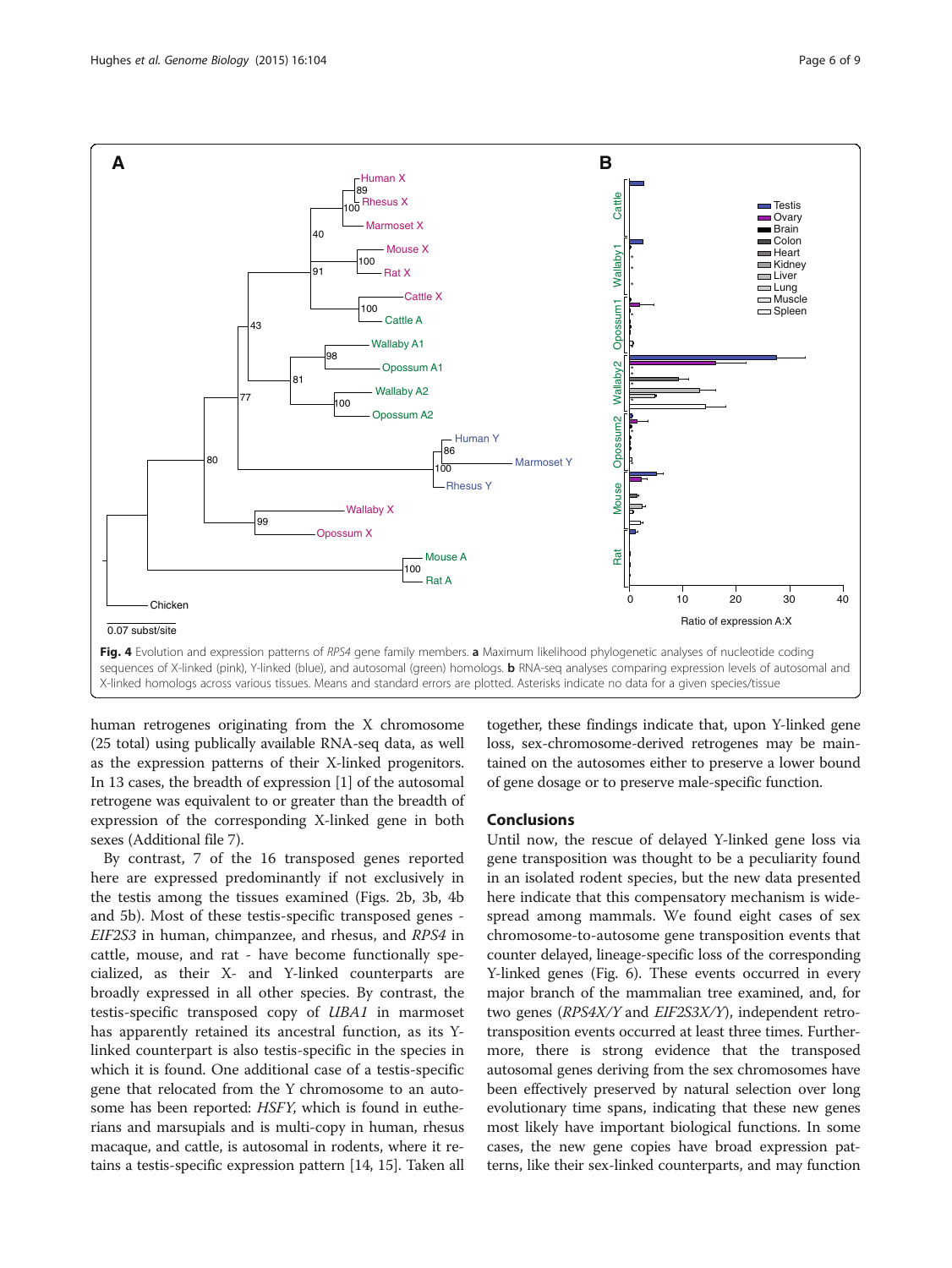<span id="page-6-0"></span>

to preserve a lower bound of gene dosage that is essential for fitness. This situation is relevant when the X- and Ylinked copies of a gene encode proteins that have redundant functions. Relocation to an autosome may or may not result in an initial, possibly deleterious, increase in gene dosage, depending on the promoter and enhancer elements present in the new genomic location. In other cases, the transposed genes appear to exhibit testisspecific expression patterns, suggesting that the autosomal copies have diverged in function from their sex-linked counterparts and have acquired a male-specific function, perhaps in spermatogenesis.

Previous studies of genome-wide retrogene distribution in human have found a bias towards origination from the X chromosome. The presumptive rationale for this elevated 'out-of-X' pattern is the drive to escape meiotic sex chromosome inactivation (MSCI), which transcriptionally silences sex-linked genes during male meiosis [[16](#page-8-0)–[18](#page-8-0)]. MSCI is thoroughly studied only in mouse [[19](#page-8-0)], but is thought to be a process common to all eutherians [[16\]](#page-8-0). It is speculated that essential spermatogenesis genes were forced to relocate to an autosome upon the advent of MSCI in mammals, and the enrichment of testis-biased expression patterns among retrogenes lends support to this hypothesis [[20, 21](#page-8-0)]. Our reanalysis of expression patterns of human X-to-autosome retrogenes indicates that, in roughly half of the cases,

the retrogene displays a broad expression pattern, not the testis-specific expression pattern predicted by the MSCI hypothesis (Additional file [7](#page-8-0)). Therefore, an alternative explanation for this phenomenon is required. Here we have identified a novel selective force that contributes to transposition from the X (and Y) chromosome - rescue of Y-linked gene loss. It is also possible that the two scenarios are not mutually exclusive: MSCI may have selected for a sex-chromosome-to-autosome retrogene, and once the transposed gene is established, selection to maintain the Y-linked copy is relaxed. Reference-grade X- and Ychromosome sequences from additional mammalian species will enable a more complete understanding of the impact of sex-chromosome-to-autosome transposition events on genome evolution as well as the selective pressures driving this phenomenon.

## Materials and methods

## Phylogenetic analyses

Nucleotide sequence alignments were generated using MUSCLE [\[22\]](#page-8-0), and phylogenetic trees, with 100 bootstrap replicates, were generated using PhyML [[23](#page-8-0)]. GenBank accession numbers for gene sequences are provided in Additional file [1](#page-7-0). dN/dS ratios were calculated using PAL2- NAL [\[24\]](#page-8-0). Species divergence dates are from the TimeTree database [\[25](#page-8-0)].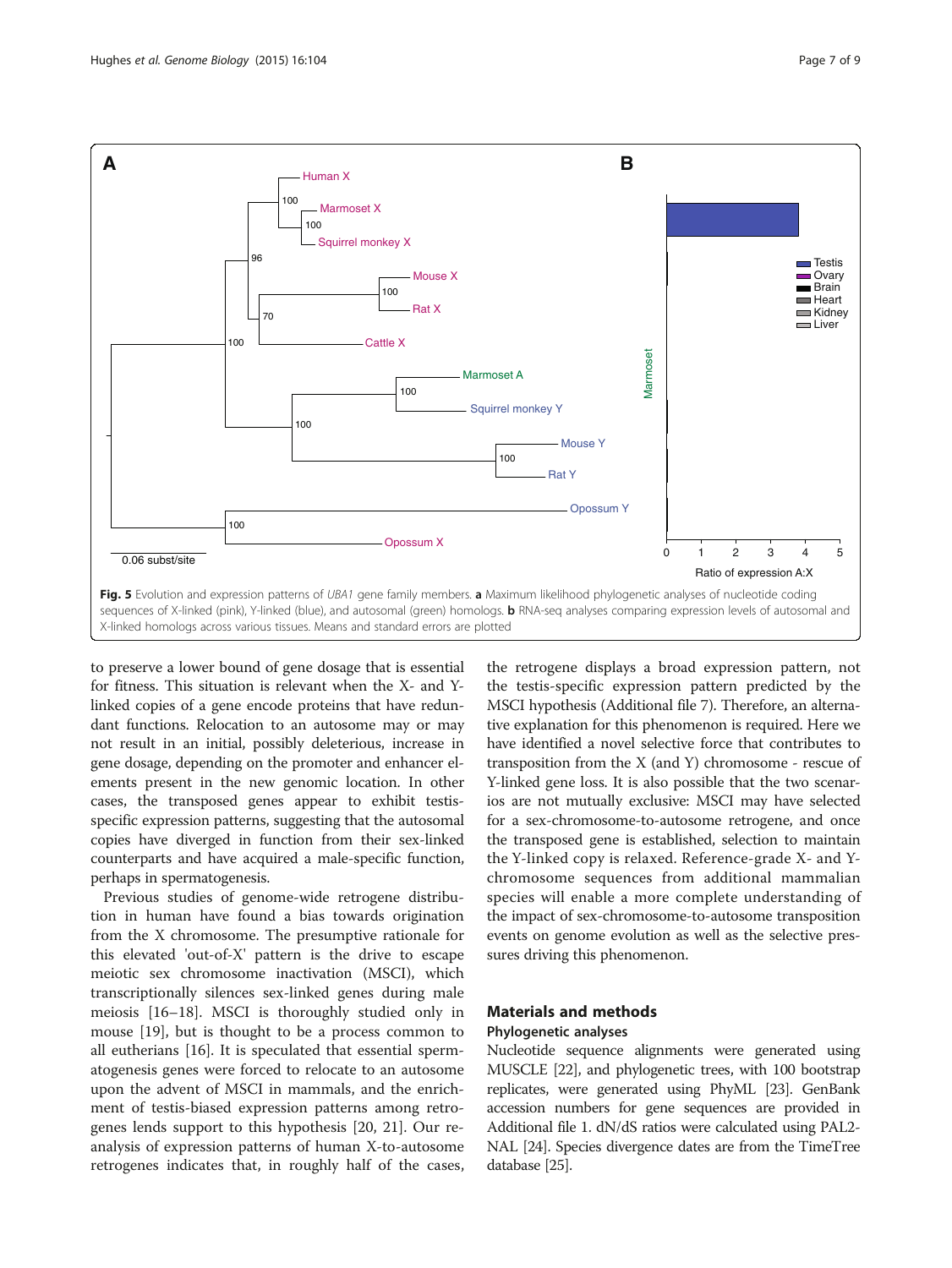<span id="page-7-0"></span>

Branch lengths are proportional to lineage divergence times; time scale in millions of years is shown at bottom. Gene loss and addition events are placed on particular branches of the tree according to species distribution patterns; precise timing of events is not known. Gene loss events (Y-linked gene loss or X-linked gene loss) are indicated by orange arrows; gene addition events (autosomal retrogene formation or gene transposition) are indicated by blue arrows. Gene names are color-coded to indicate chromosomal location: Y-linked (blue), autosomal (green), and X-linked (pink)

#### RNA-seq analyses

RNA-seq datasets were downloaded from GenBank; accession numbers are provided in Additional file 2. For each species, reads were mapped (using Bowtie [\[26\]](#page-8-0)) to autosomal and X-linked homologs of a given gene. Ratios of numbers of reads mapping to autosomal versus X-linked homologs, normalized by length, were calculated.

#### Fluorescence in situ hybridization

Fluorescence in situ hybridization (FISH) was performed as previously described [[27](#page-8-0)] on male marmoset fibroblasts obtained from the Sam and Ann Barshop Institute for Longevity and Aging Studies (animal ID 113/17043).

#### **PCR**

Male and female squirrel monkey genomic DNA samples were obtained from Coriell Institute (ID PR00474: Saimiri boliviensis and NG05311: Saimiri sciureus, respectively). Two sets of UBA1Y-specific primers were used: 5′-AATCCTTGCTTGCCTCACTG-3′ + 5′-GGTGGC

## CTGCTATGTTGACT-3′; 5′-AGGATGCAACAGAGG TAGTGA-3′ + 5′-CCAGGCCTCCAATGAAAGC-3′.

## Additional files

[Additional file 1: Table S1.](http://genomebiology.com/content/supplementary/s13059-015-0667-4-s1.xlsx) Chromosomal locations, open reading frame positions, and GenBank accession numbers for EIF1A, EIF2S3, RPS4, and UBA1 gene family members.

[Additional file 2: Table S2.](http://genomebiology.com/content/supplementary/s13059-015-0667-4-s2.xlsx) (A) List of RNA-seq datasets used in gene expression analyses with GenBank accession numbers and sexes of tissues indicated. (B) Tabular results of RNAseq analyses for all species, tissues, and X, Y, and autosomal gene family members.

[Additional file 3: Figure S1.](http://genomebiology.com/content/supplementary/s13059-015-0667-4-s3.pdf) Scatter plots of RNAseq analyses (from Table S2B) for all species, tissues, and X, Y, and autosomal gene family members. Female (F) and male (M) data are shown separately. Testes shown in blue, ovary shown in magenta, and all other somatic tissues shown in gray (see **Table S2B** for complete list). FPKM = fragments mapping to gene per kilobase gene length per millions of fragments in given dataset. Python script used to generate plots - betavioplot.py - is available at [[28](#page-8-0)].

[Additional file 4: Figure S2.](http://genomebiology.com/content/supplementary/s13059-015-0667-4-s4.pdf) Genomic locations of transposed autosomal genes. Screen shots from USCS Genome Browser [[29](#page-8-0)] showing genomic locations of retrogenes and neighboring genes in various species to demonstrate synteny of retrogenes. (A) Mouse and rat Eif1a